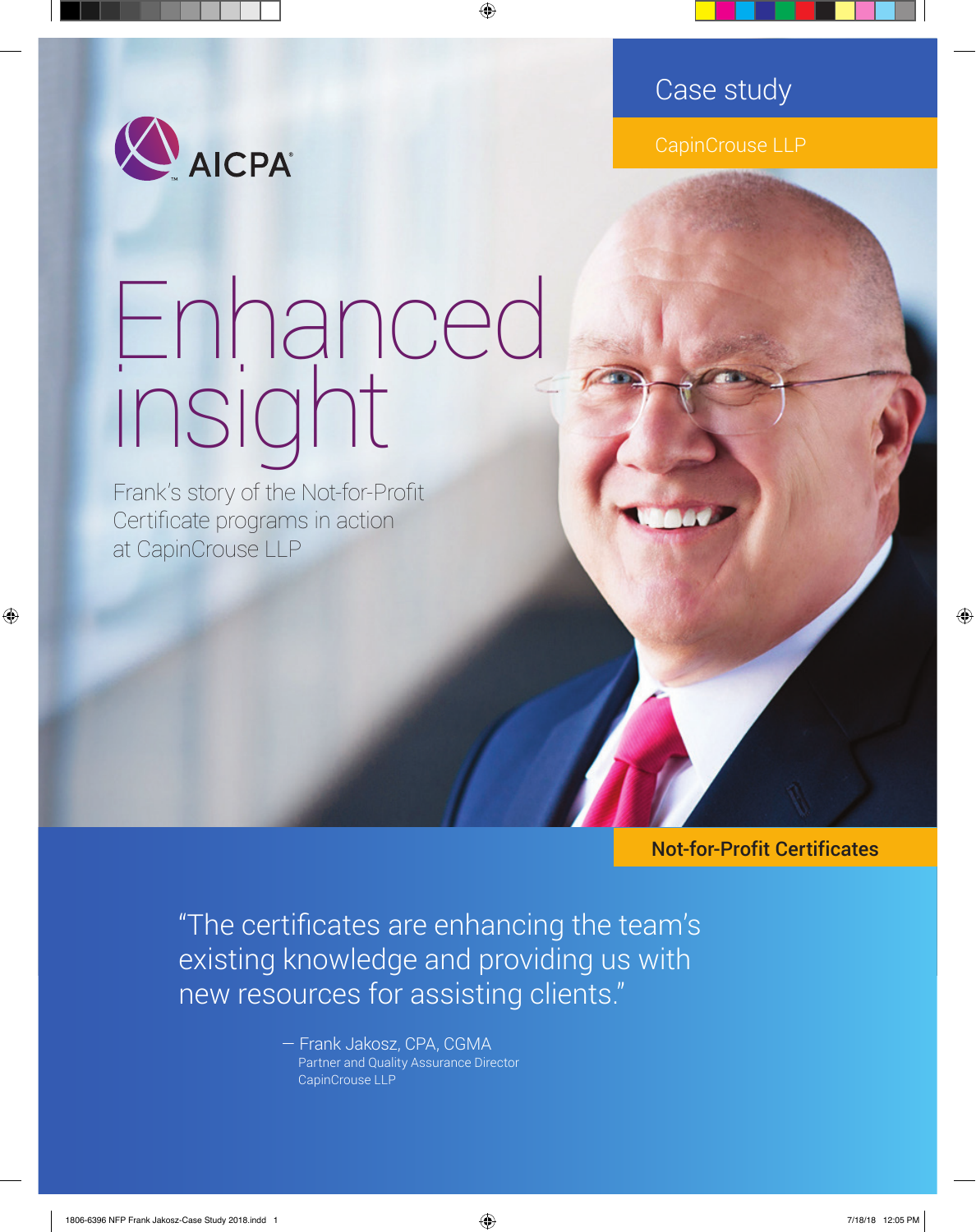#### 1,500 clients benefit from one learning tool

When the AICPA Not-for-Profit Certificates were introduced, CapinCrouse quickly embraced the programs for its team. Its position as a national CPA and consulting firm, with more than 1,500 not-for-profit clients, meant that CapinCrouse could realize the certificates' benefits in multiple ways.

"While CapinCrouse exclusively serves nonprofits and our team has a strong background in this area, the certificates are enhancing the team's existing knowledge and providing us with new resources for assisting clients," said Frank Jakosz, CPA, CGMA, partner and quality assurance director at CapinCrouse.

#### Specialists required

According to Frank, who has been serving notfor-profit clients for over 45 years, the greatest misconception about serving the NFP sector is that it's simple, and any CPA can do it.

"NFPs today are more complex, and their auditors need to be experts on NFP issues."

In particular, not-for-profits face the challenge of attracting financial experts and other experienced directors to their boards.

"The certificates emphasize governance because this is an area where NFPs may be at a disadvantage compared to other businesses," Frank said.

"NFP boards are tasked with a lot of work for little or no compensation, so NFP staff often have to train directors who support the cause but may not have robust experience in NFP governance."

When it comes to accounting and financial reporting in compliance with GAAP, NFPs must apply FASB standards, including the new financial reporting standards in ASU 2016-14.

"This is the most significant update to nonprofit financial reporting since 1993, and NFPs need help in implementing the new standards as well as applying other guidance," Frank noted.

### Equipping firm staff

CapinCrouse has focused on serving the nonprofit sector since its founding in 1972, and the firm's leaders, partners and other team members regularly participate in industry groups. Frank was a founding member of the AICPA Not-for-Profit Advisory Council, as was Dave Moja, CPA, partner and professional practice leader in tax at CapinCrouse. The Advisory Council led to the creation of the AICPA Not-for-Profit Section, which developed the NFP certificate programs.

"CapinCrouse has one of the highest percentages of employees who are Not-for-Profit Section members," Frank said. "We recognize the value the Section provides for our staff as well as our clients."

Many CapinCrouse professional staff members have participated in the NFP Certificate I and Certificate II programs. With 40 estimated hours of CPE credits for the NFP Certificate I and 30 estimated hours for the NFP Certificate II, each program goes a long way toward helping CPAs meet their CPE requirements.

Beyond CPE, however, the program benefits the CapinCrouse team by equipping it with additional insight and resources to better serve the firm's not-for-profit clients.

"The program has helped to supplement and round out our tool belt for serving nonprofits and not just on the accounting and audit side, but operations and tax as well," says Chris Gordon, CPA, a partner in the firm's West region who completed the program.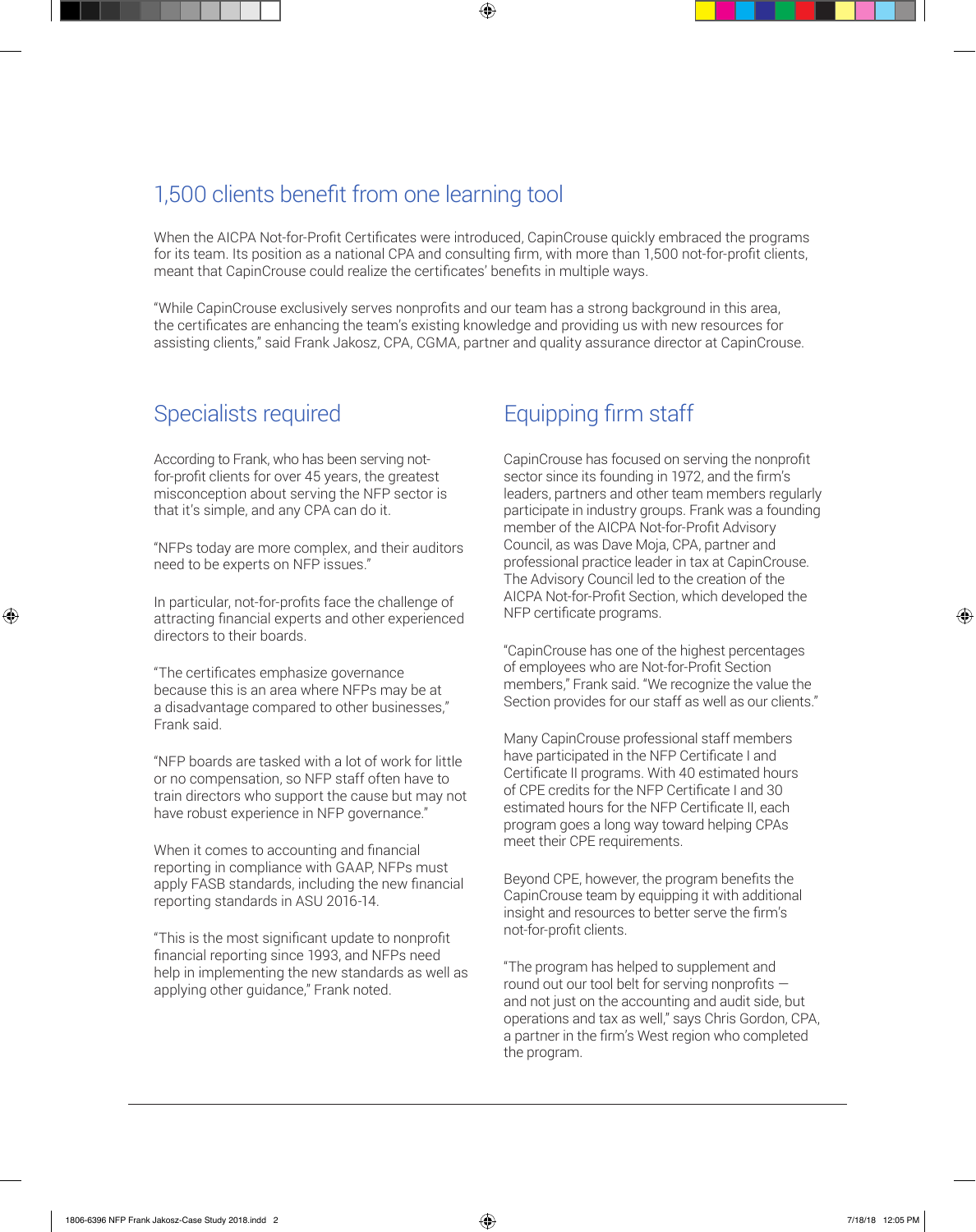Chris, as well as Mark Hepner, CPA, an audit manager in CapinCrouse's Indianapolis office, said that the not-for-profit tax information the program provides was helpful to their work. While CapinCrouse has a dedicated not-for-profit tax team, the information gained in the certificate helps audit staff become more well-rounded with a better understanding of the tax nuances clients face.

"The information about governance issues has also been helpful," Mark said. "It's given me the perspective to better understand what the boards and audit committees at our clients care about, and tailor my focus on the areas that are most important to them."

The staff also appreciates the flexibility of the program that allows them to complete the modules in the order they choose.

"Often, the order people choose to go through the modules is driven by questions and concerns that come up in the course of performing engagements," Frank said. "If you haven't done something in a while, it can be a good refresher in a format that many people find easier to digest than the Audit and Accounting Guide."

#### Clients need training, too

CapinCrouse recommends the certificate programs as a resource for the staff of its not-for-profit clients. That can include clients with a for-profit background who want to learn what makes not-for-profit accounting and reporting unique. The CapinCrouse team also notes that the program can give clients a more thorough understanding of audit results and recommendations, and help them prepare for questions the audit team might ask. That results in a streamlined audit process.

Because the CapinCrouse staff is familiar with the certificate programs, they can quickly point clients to modules that will help them when questions or issues arise.

"Before we had the certificate programs, we would recommend clients go to the Audit and Accounting Guide," Frank said. "We still do that, but we've found that the audio, visual, and applied learning in the programs help clients understand the guidance better than using the guide alone.

"And a more informed client is a better client in every way."

#### AICPA Not-for-Profit Certificates

The AICPA NFP Certificate programs offer a convenient and accessible way to get high-quality, comprehensive training in NFP accounting, financial reporting, tax compliance, governance and assurance. Available in two levels, these focused CPE/CAE-eligible programs give professionals in the not-for-profit space the targeted knowledge and marketable skills needed to show donors they have achieved a level of distinction.

More information on the AICPA Not-for-Profit Certificates: Certificates.AICPAStore.com/NFP